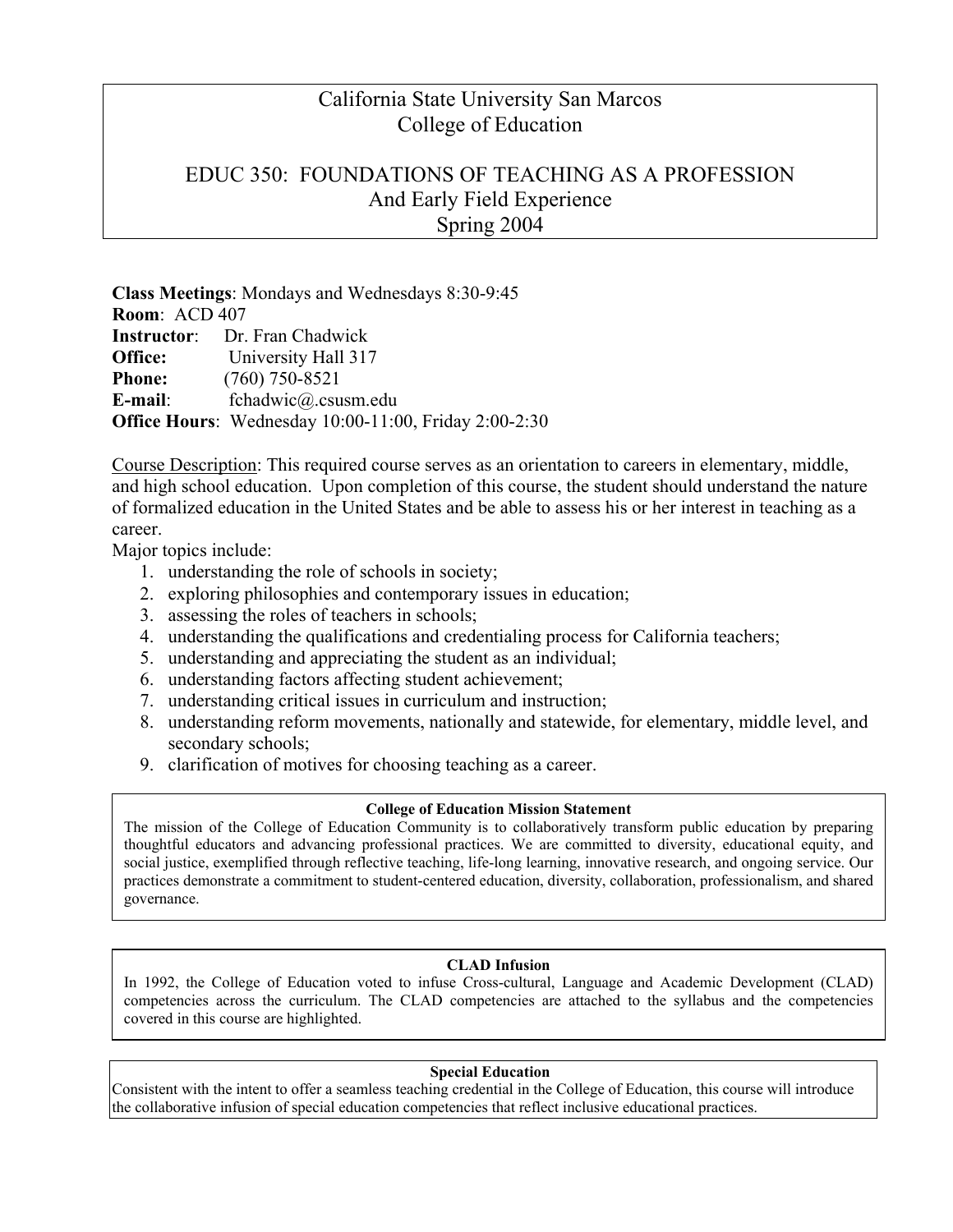Texts:

Required:

Armstrong, David: Henson, Kenneth and Savage, Tom (2001) *Teaching Today.* Merrill Prentice Hall.

Villa, Richard A. and Thousand, Jacqueline S. (1995) *Creating an Inclusive School.*  Alexandria, VA: Association for Supervision and Curriculum Development.

Essay Handout: Thousand, J. "Laws Related to Special Education that Affect Teachers"

Additional articles to be handed out in class

Choose one of the following accounts of teaching:

Avi, *Nothing But the Truth.* Avon Publishing*.*

Codell, *Educating Esme*. Alongquin Publishing

Kidder, *Among School Children.* Avon Publishing.

Michie, *Holler if You Hear Me.* Teachers Publishing.

Paley, *White Teacher* 2<sup>nd</sup>. Harvard Publishing.

Course Requirements

#### **Professionalism**

Professionalism and work ethic in this class will not only affect your course grade, but will indicate readiness for a credential program. It is expected that students will come to class prepared to discuss the required readings, submit required assignments, and to participate in class activities. Teacher education is a professional preparation program. Students will be expected to adhere to standards of dependability, academic honesty and integrity, confidentiality, and writing achievement. Because it is important for teachers to be able to effectively communicate their ideas to students, colleagues, parents, and administrators, writing that is **original**, clear and error-free is a priority in the College of Education. It is expected that work will be turned in on time. Late work will affect a student's grade in the course and will not be accepted after a week. Please discuss individual issues with the instructor.

#### **Field Experience**

In addition to in-class work, assigned readings, and projects, students will participate in forty-five (45) hours of supervised fieldwork assignments in a variety of public school classroom settings. A recommendation (usually from the classroom teacher where most of the fieldwork is done), as well as a Field Experience Form with documented hours and teacher verification are requirements for admission to the CSUSM Teacher Credential programs.

#### **Attendance**

 This course is participatory in nature, therefore your attendance and participation are important. Absences and late arrivals/early departures will affect the final grade. **More than one absence will jeopardize your grade in the following manner: the final grade will drop by one-third letter for every absence**. COE

### **attending the minimum, state of Technology** than 80% of the more than 80% of class time, or sympathetic more than 80% of the may not students must be may not so than 80% of class time, or sympathetic more than 80% of clas

 $\text{S}$ uctor. Students are expected to demonstrate competency in the use of various forms of technology (i.e.  $\qquad \qquad$ Word processing, electronic mail, use of the Internet, and/or multimedia presentations). Specific  $\frac{1}{2}$ sta processing, creations man, as of the internet, and of inditinedia presentations). Specific requirements for course assignments with regard to technology are at the discretion of the instructor.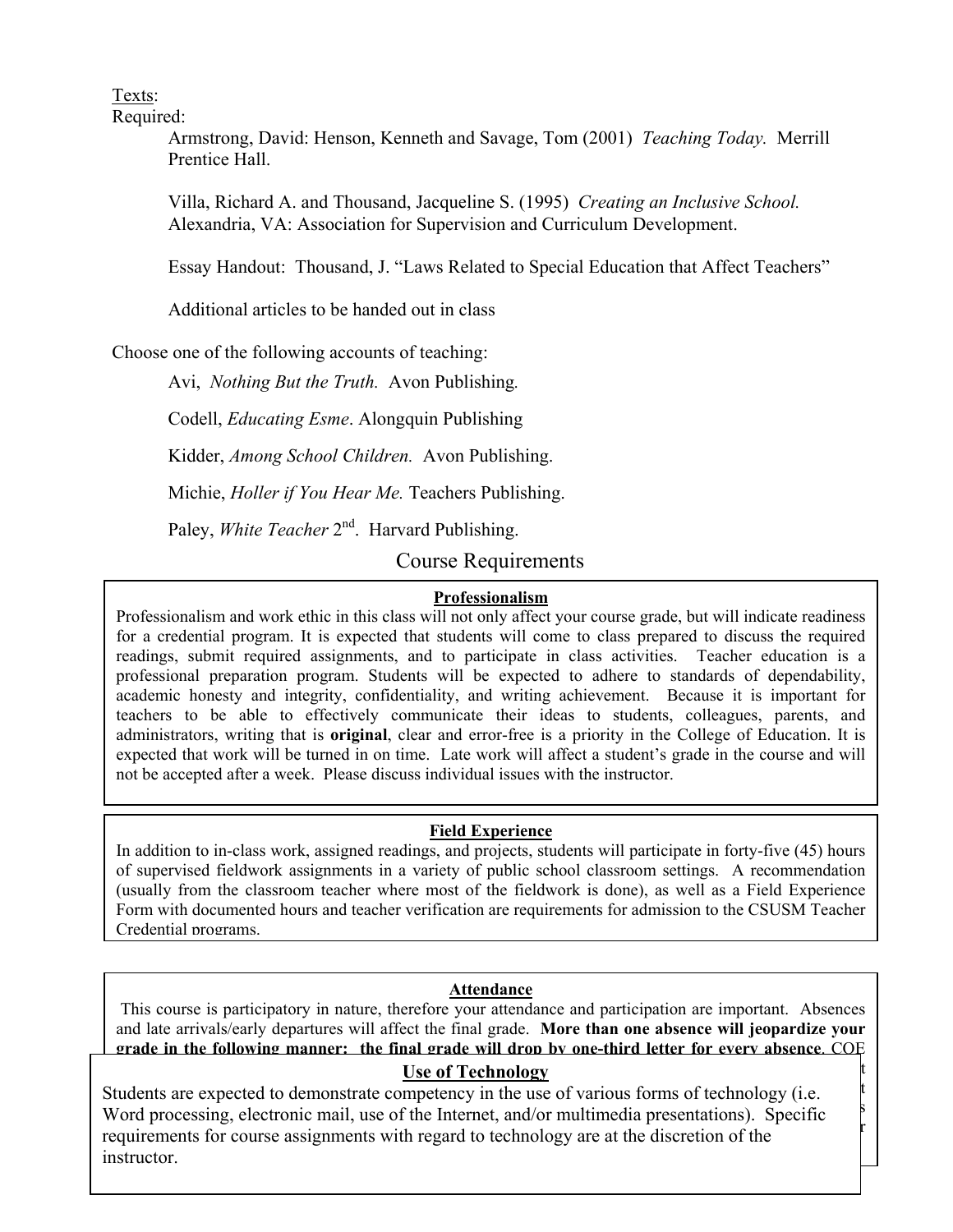### **Creating the Inclusive Classroom**

Students will demonstrate knowledge of laws and dispositions relating to special education through a variety of activities such as the viewing and analysis of the video F.A.T. City, reading and the analysis of "School Law & Diversity," and/or "Creating an Inclusive School".

#### **Teaching Performance Expectation (TPE) for EDUC 350**

A primary goal of EDUC 350 is to begin the process of developing teacher candidates to become professional educators. The following TPE is expected to be met during this course: TPE 12: *Professional, Legal and Ethical Obligations:* 

responsibilities to ensure that academic goals are met. *Candidates are aware of their own personal values and biases and recognize ways in which these values and biases affect the teaching and learning of students. They resist racism and acts of intolerance. Candidates appropriately manage their professional time spent in teaching* 

*Candidates for a Teaching Credential understand and honor legal and professional obligations to protect the privacy, health, and safety of students, families, and other school professionals. They are aware of and act in accordance with ethical considerations and they model ethical behaviors for students. Candidates understand and honor all laws relating to professional misconduct and moral fitness.* 

## D*Participation: 10%*

This class is designed for hands-on, active learning that requires some "stepping out" in order to better understand the role of teacher and learner. Some of these activities include partner and small group teaching presentations, group discussions, and different kinds of reflective writing. The primary purpose of these assignments is personal reflection and growth, as well as serving as fuel for our discussions. Come prepared to discuss assigned readings/topics and to be a cooperative participant in class.

Key skills/knowledge to be evaluated:

- Can you interact productively with your peers, taking on a variety of roles (leader, follower, etc.)?
- Do you contribute appropriately during group work to do your "share"?
- Are you able to accept others' opinions?
- Are you supportive of others' ideas?
- Did you support your peers during their presentations?
- Can you monitor and adjust your participation to allow for your ideas as well as others' to be heard?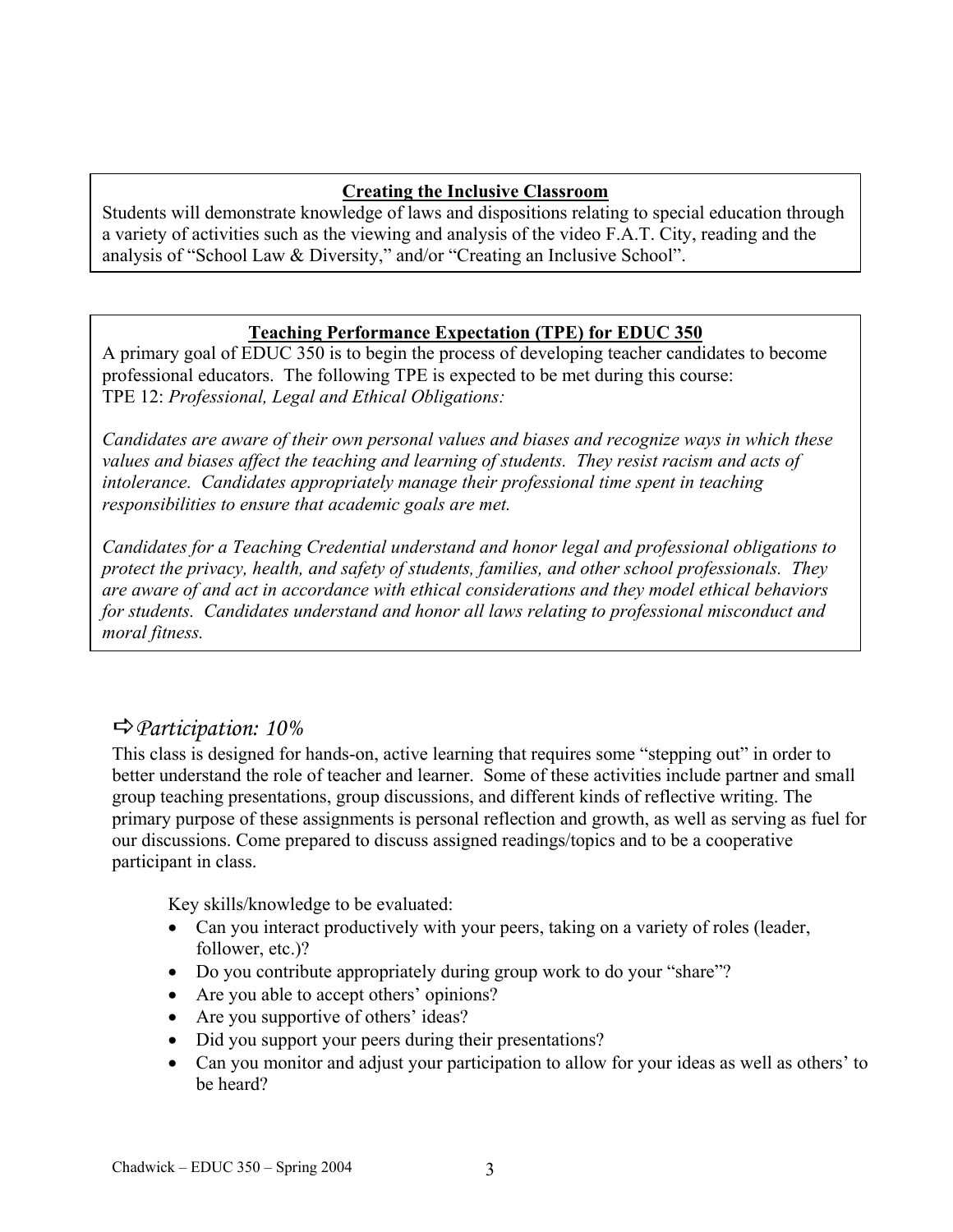## D*Reading Response Log*: *10%*

The reading log provides an opportunity to reflect on learning about teaching through the assigned readings. In the log you will be asked to both summarize and reflect on what you have read. You will also share your writing with another student at the beginning of each class session.

Key skills/knowledge to be evaluated:

- At what level have you comprehended the reading?
- Is your work reflective of the issues and your thinking?
- What connections and relationships have you been able to make with the reading and prior class discussions, fieldwork, and class activities?
- To what degree have you explored various options for responding to text or fine-tuned a couple of particular approaches?

## D*Field Experience Form (log) and Observation Reports : 15%*

This assignment is designed to help you to better understand the complexity of today's classrooms, students and the various ways teachers address the needs of their classes – and to engage in a variety of classroom settings in order to determine if, and at what level, you might want to teach.

Students will maintain a log of hours spent observing/participating in classrooms. This log should reflect a minimum of 45 hours spent in various classrooms at different grade levels and on different sites. In addition, students will maintain a journal documenting their field observations, connections to concepts studied in EDUC 350, analyses, and questions. A minimum of 15 field observation reports is required. The format to be used will be explained in class.

Key skills/knowledge to be evaluated:

- Can you articulate your assumptions/expectations about a given setting and then identify how your observation affects those assumptions/expectations?
- Can you observe pertinent details and see both the "big picture" of the classroom as well as focus in on specific methods, interactions, etc.?
- Can you monitor and take responsibility for your placement to include meeting the requirements of varied settings and minimum hours?
- Can you relate your class work and reading to your observations and provide insightful analysis about that relationship?

### D*Interview Assignment*: *10%*

Select one of the following individuals to interview:

- $\checkmark$  K-12 Public School Teacher: One way to better understand what it is like to be a teacher is to talk to a real one! Interview one with at least 3 years of experience or one who has
	- retired in the last year.
- $\checkmark$  *Senior Citizen*: Find someone 60 years of age or older and compare/contrast schooling in the past and at present!
- 9 *Public School District Personnel Officer*: Go straight to the top and find out what the key local issues are as well as what districts are looking for when they hire new teachers!

Ideas for questions will be provided and you are encouraged to design your own questions. You will share your findings in class and turn in a written summary of the interview results that will analyze the responses and provide personal reflections based on readings and class discussions.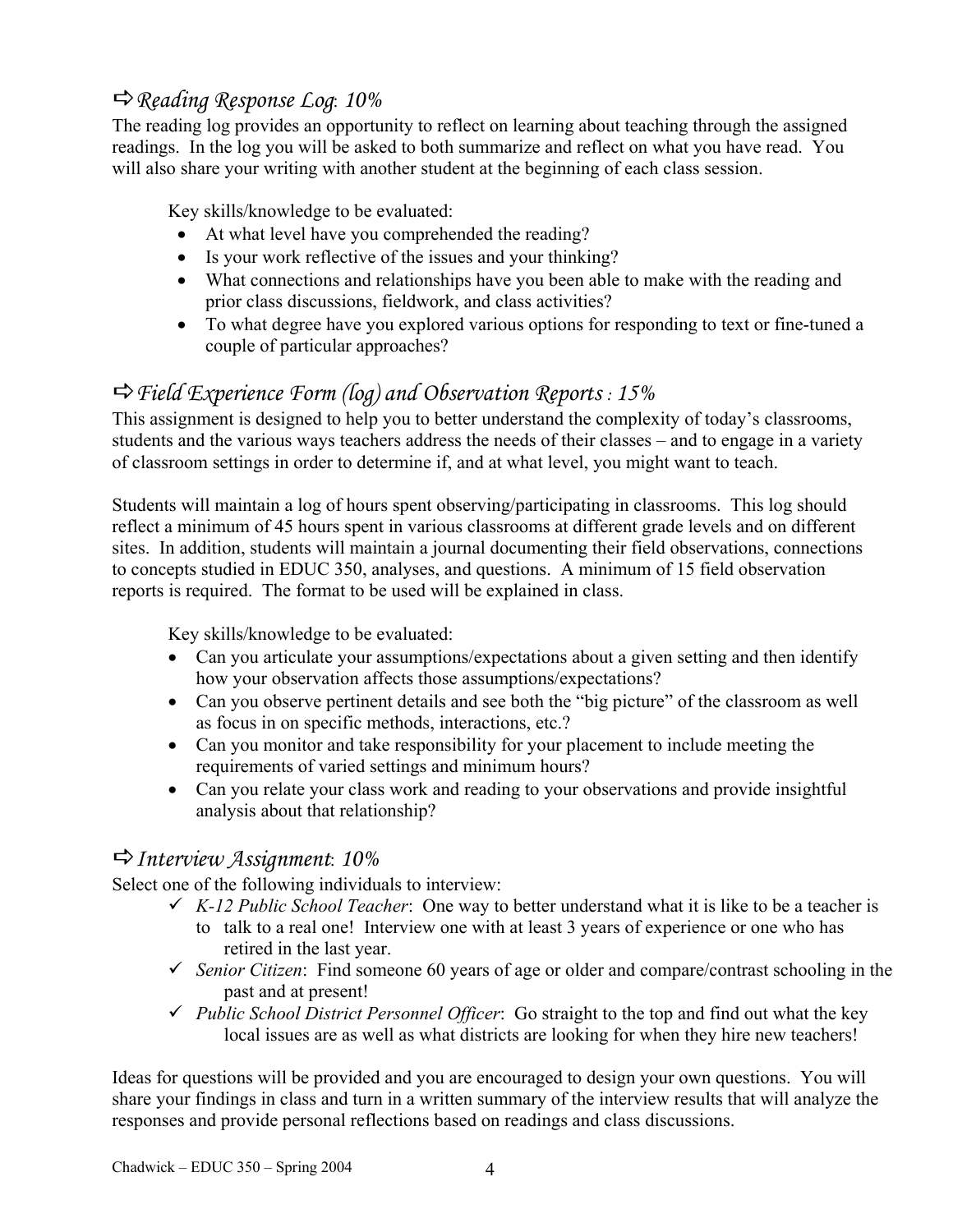Key skills/knowledge to be evaluated:

- Were you able to arrange, organize, and conduct an interview that yielded useful and interesting information?
- If you were not sure of answers, did you ask your interviewee for clarification so you understood? Did you use follow up questions to probe for deeper responses?
- Were the questions you created thought provoking?
- Were your analyses and reflections based on information you have learned in EDUC 350 and prior knowledge?

## D*Choice Book Report*: *15%*

Prepare a 2-3 page (double-spaced) report and group oral presentation.

Relate the book review to the theme, "the teacher as stranger."

- $\checkmark$  How was the teacher(s) in your book a stranger to his/her students?
- $\checkmark$  How did the teacher(s) learn bout the students and their needs?
- $\checkmark$  What did the teacher do to address the students' needs?
- $\checkmark$  How does the experience of the teacher relate to the readings and discussions from your coursework this semester?

You must make explicit connections to coursework, and you must relate the book to your own thinking about teaching. All students selecting the same book will work together to prepare a group presentation to share your knowledge and insights with other students.

Key skills/knowledge to be evaluated:

- Were you able to write a book report that addresses the theme/questions listed above in a thoughtful and analytical manner?
- Were you able to work well with your peers in developing a group presentation?
- Was the group presentation engaging for the audience?

## D*Contemporary Issues Research* : *15%*

Choose a major contemporary issue in education interests you. Research the issue thoroughly and take a position, i.e., *What is your opinion on this issue?* Write a persuasive paper demonstrating your in-depth understanding of the issue, providing a clear defense for your position, and indicating an understanding of the issues from the opposing side. Cite a minimum of three references, using correct bibliography format, with footnote/endnote where appropriate. When your topic is due, you should be prepared to support/defend either side in a panel discussion/debate.

Key skills/knowledge to be evaluated:

- Do you understand a major issue affecting education and can you speak intelligently to your peers so they understand the issue?
- Did you read from enough sources to gather relevant information?
- Are you able to synthesize information to present a concise yet thorough report?
- Are you able to organize resources (materials, people, etc.) in support of a goal (in this case, your presentation)?
- Did you present your information confidently, creatively, and in an organized manner?
- Are you able to apply what you've learned about effective teaching to engage your audience during your presentation?
- Are you able to develop an appropriate abstract and bibliography?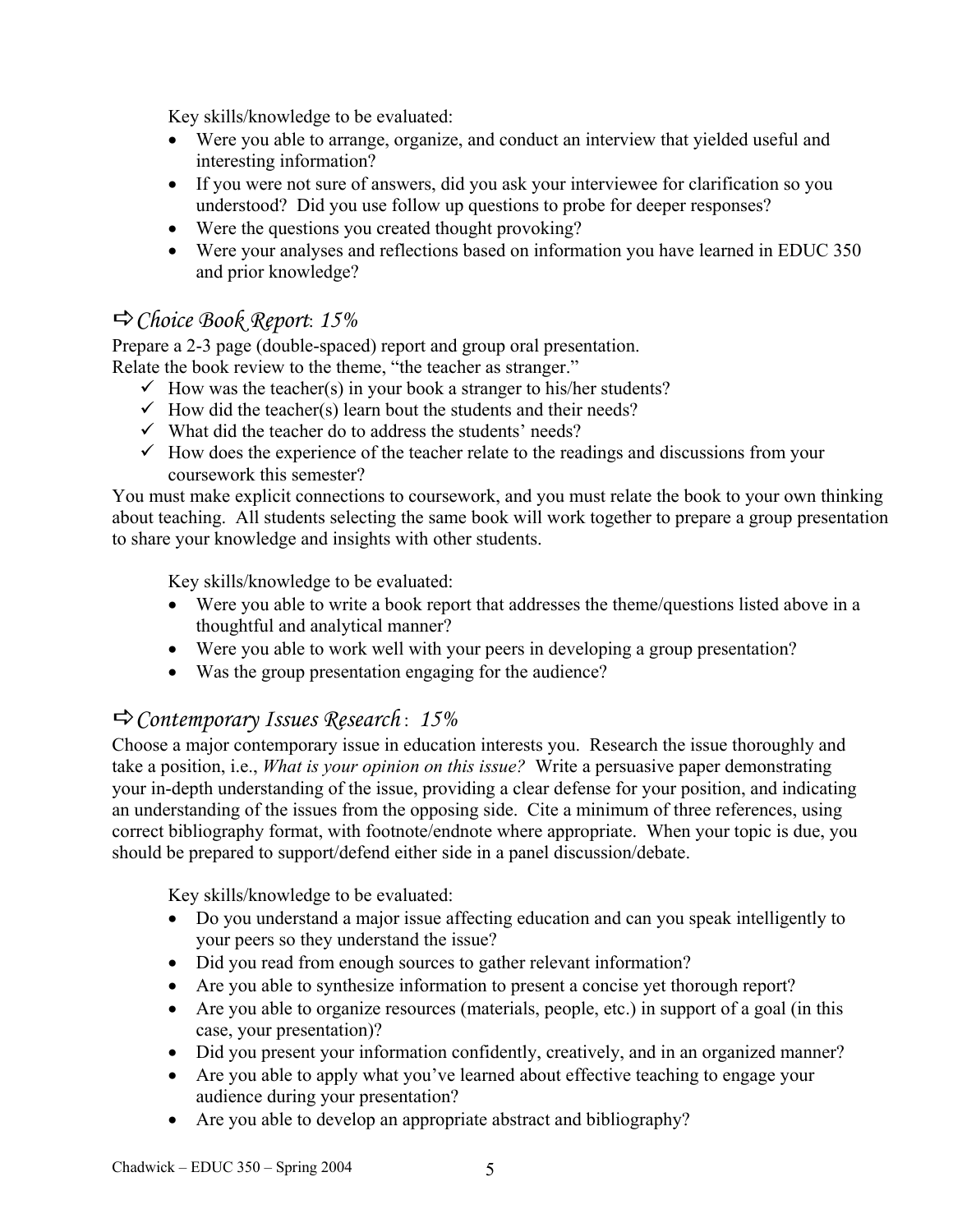# D*Personal Philosophy of Teaching, Learning and Schooling* : *15%*

To summarize your learning in this course, help you to clearly articulate your emerging beliefs about teaching, learning, and schooling, and prepare for future interviews, you will be asked to submit a paper (approx. 4 to 6 pages, typed, double-spaced) in which you imagine what you would say to the hiring committee of a school district if asked to describe your own distinct set of beliefs about teaching, learning and schooling. In preparing this assignment you will develop the paper over the course of the semester and will experience the process of drafting, giving and receiving reader response, and revision, as stages of the writing process (experiencing firsthand what you should do as a teacher with your students). More information about the paper will be given in class.

Key skills/knowledge to be evaluated:

- Did you draw on all your resources/experiences to write your philosophy and not just the book?
- Are you clear about your own beliefs?
- Can you articulate your ideas fluently and coherently with correctness?
- Is it clear you have had enough exposure to schools to write your current philosophy?
- Did you address the areas of teaching, learning, and schooling?

## D*Law and Diversity Assignment: 10%*

You will apply your understanding of the legal context of inclusive education and laws that influence teaching responsibilities.

Study the following chapters and web sites:

Thousand, J.S. (passed out in class) Laws related to special education that affect teachers.

Villa, R. A. & Thousand, J. S. (l995). Creating an inclusive school. Alexandria, VA: Association for Supervision and Curriculum Development. Read all of Chapter 2.

U.S. Disability Law. Internet address:

www.law.cornell.edu/topics/disability.html

Includes information about laws affecting people with disabilities.

OSERS IDEA Home Page. Internet address:

www.ed.gov/offices/OSERS/IDEA

Explanation of federal legislation known as IDEA, which ensures a free appropriate education in the least restrictive environment for children with disabilities. The latest l997 federal reauthorization of the law is explained in detail.

### *Reflection and Applications:*

Apply your understanding of the legal context of inclusive education and laws that influence your teaching responsibilities by:

- 1. In writing, identify five laws or court decisions that influence you as a professional educator. At least one of these five must relate to special education law. Give a rationale for each selection. Why is it important to you? How might they affect your teaching?
- 2. Be prepared to share selections and rationale for selection of the laws and decisions during our next class.

*NOTE: Keep digital copies of all assignments for your Credential Program Electronic Portfolio.*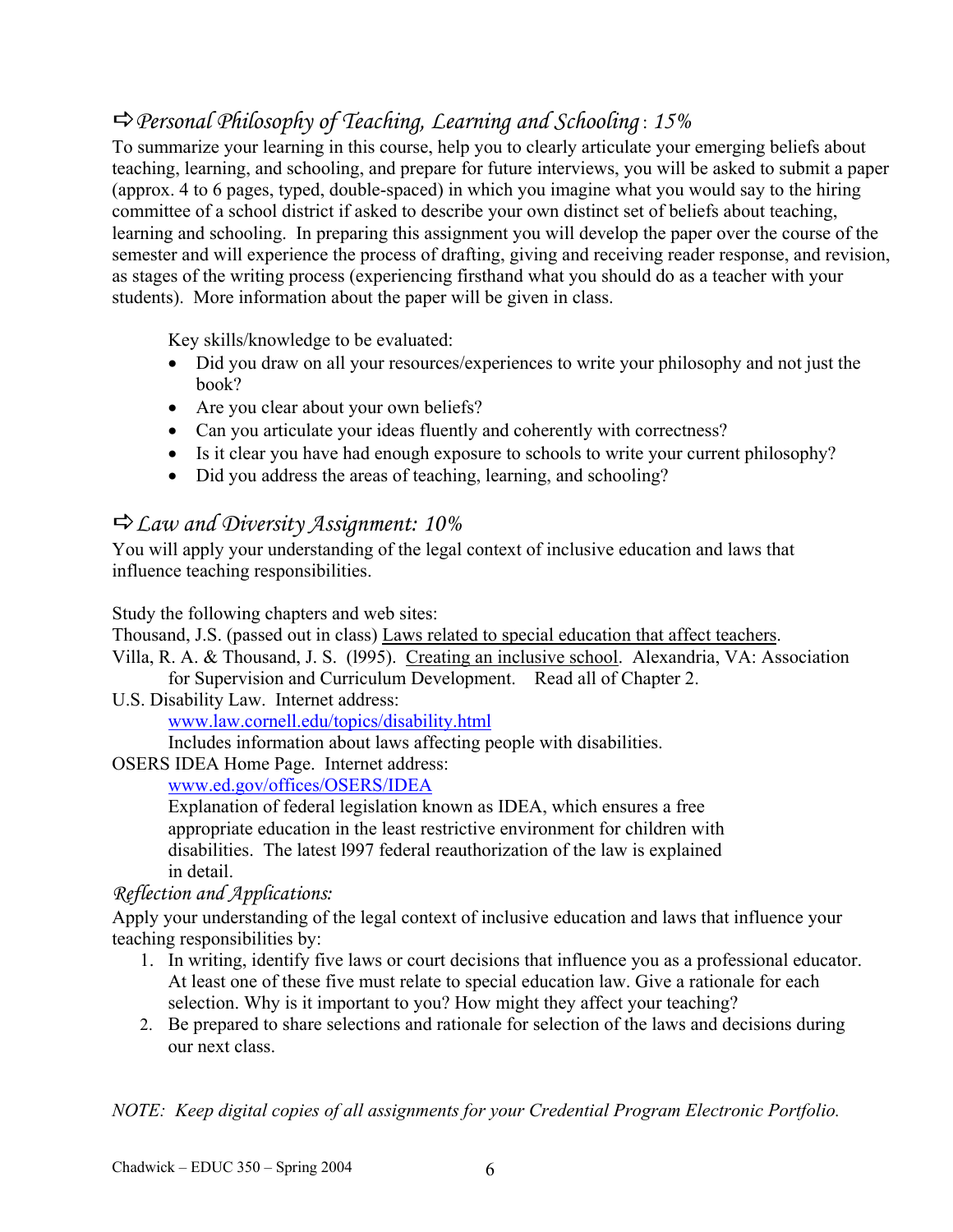Assignment Values:

Additional instructions regarding some course assignments will be handed out in class.

|               | Participation                     | $10\%$ |        |
|---------------|-----------------------------------|--------|--------|
| $\rightarrow$ | Field Experience Observations     | $15\%$ |        |
|               | Reading Response Log              | $10\%$ |        |
|               | <b>Interview Assignment</b>       | $10\%$ |        |
|               | Choice Book Report/Presentation   |        | $15\%$ |
| $\rightarrow$ | <b>Contemporary Issues Report</b> | $15\%$ |        |
|               | Personal Philosophy of Teaching   |        | $15\%$ |
|               | Law and Diversity                 |        | $10\%$ |



Since I will assume that everyone in the class will be aiming to perform at the highest level possible, the following are the characteristics of an "A" student.

#### *An "A" student is one who:*

- $\triangleright$  completes all assignments on time and demonstrates the ability to summarize, analyze, and/or reflect at high levels.
- $\triangleright$  varies sources of information for assignments, demonstrating high degree of effort in pursuing varied perspectives around important educational issues.
- $\triangleright$  completes all the reading assignments and develops thoughtful and thorough responses.
- ¾ produces papers that reveal a commitment to self-discovery and learning.
- ¾ produces papers at a professional level in terms of both writing and content.
- $\triangleright$  develops a high quality presentation, demonstrating significant learning around a contemporary issue.
- ¾ presents confidently and intelligently, demonstrating effective teaching skills.
- $\triangleright$  completes assignments in/out of class with a focus on learning and exploration, pushing him/herself to better understand the profession through quality work.
- $\triangleright$  attends every (or almost every) class meeting and is fully engaged during class.
- $\triangleright$  pushes him/herself to new understandings by participating in discussions, sharing his/her opinions, and valuing others' perspectives.
- $\triangleright$  contributes to the positive environment of the class by respecting all members.
- $\triangleright$  completes a final that reveals significant understanding of the complexities of the education profession and demonstrates learning around the goals of the course.
- $\triangleright$  completes all field experience work (45 hours, 3 different settings, & 15 journals) with high quality analysis and reflection, and a willingness to "stretch" beyond what s/he already knows.

| Sessions | Topic                           | Readings | Assignment Due |
|----------|---------------------------------|----------|----------------|
| W.       | Introductions, Course Overview, |          |                |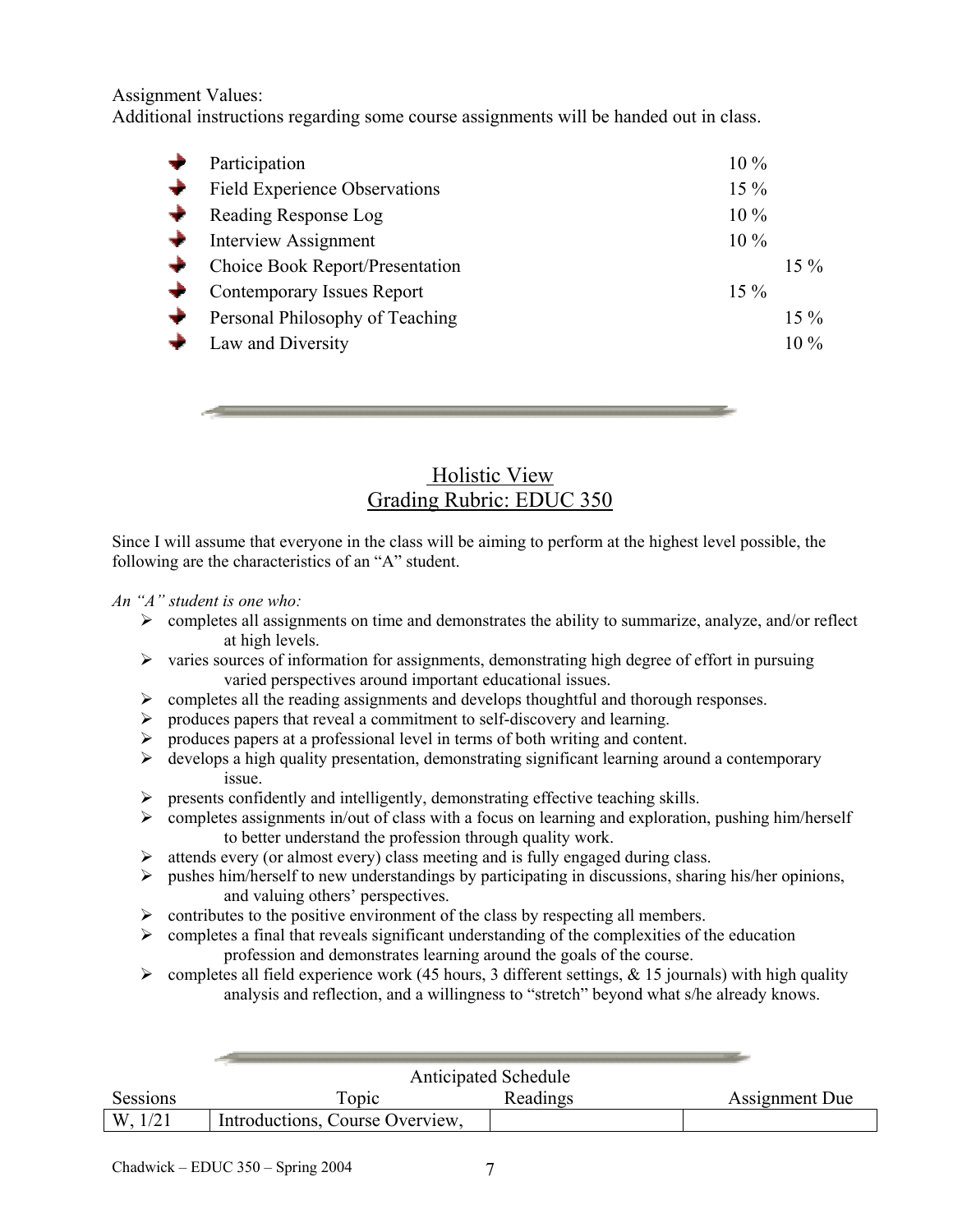|         | <b>Norms</b>                                                                        |                         |                                                       |
|---------|-------------------------------------------------------------------------------------|-------------------------|-------------------------------------------------------|
| M, 1/26 | Teaching in an Age of Change                                                        | TT1                     | Small photo                                           |
| W, 1/28 | Becoming a Pro Educator                                                             | TT <sub>2</sub>         |                                                       |
| M, 2/2  | <b>Legal Issues</b>                                                                 | TT3                     |                                                       |
| W, 2/4  | Laws Related to Special Ed<br>Law and Diversity                                     | <b>Thousand Article</b> | Field Experience<br>Check<br><b>Law and Diversity</b> |
| M, 2/9  | Including all Learners: Credo                                                       | 162-7 Villa/Thousand    |                                                       |
| W, 2/11 | <b>Exceptional Learners</b><br>Learning Differences                                 | TT5                     |                                                       |
| M, 2/16 | F.A.T. City                                                                         | Villa/Thousand I        |                                                       |
| W, 2/18 | Panel Discussion #1<br>Will more federal involvement<br>result in better education? |                         |                                                       |
| M, 2/23 | Understanding the Rationale for<br><b>Inclusive Education</b>                       | Villa/Thousand 2,3      |                                                       |
| W, 2/25 | Multiculturalism                                                                    | TT4                     |                                                       |
| M, 3/1  | "Road to Brown"<br><b>Understanding Education Laws</b>                              |                         | <b>Field Experience</b><br><b>Journals 1-5</b>        |
| W, 3/3  | Opportunity for field experience<br>No class meeting                                |                         |                                                       |
| M, 3/8  | Opportunity for field experience<br>No class meeting                                |                         |                                                       |
| W, 3/10 | Panel Discussion #2:<br>Do high stakes assessments<br>improve learning?             |                         |                                                       |
| M, 3/15 | <b>Classroom Management</b>                                                         | TT8                     | <b>Teacher Interview</b>                              |
| W, 3/17 | Assessing Learning                                                                  | TT9                     |                                                       |
| W, 3/22 | Relationships Among Society<br><b>Schools and Learners</b>                          | <b>TT10</b>             |                                                       |
| M, 3/24 | Historical Roots of American Ed                                                     | <b>TT11</b>             | <b>Book Choice Reports,</b><br>Group 1                |